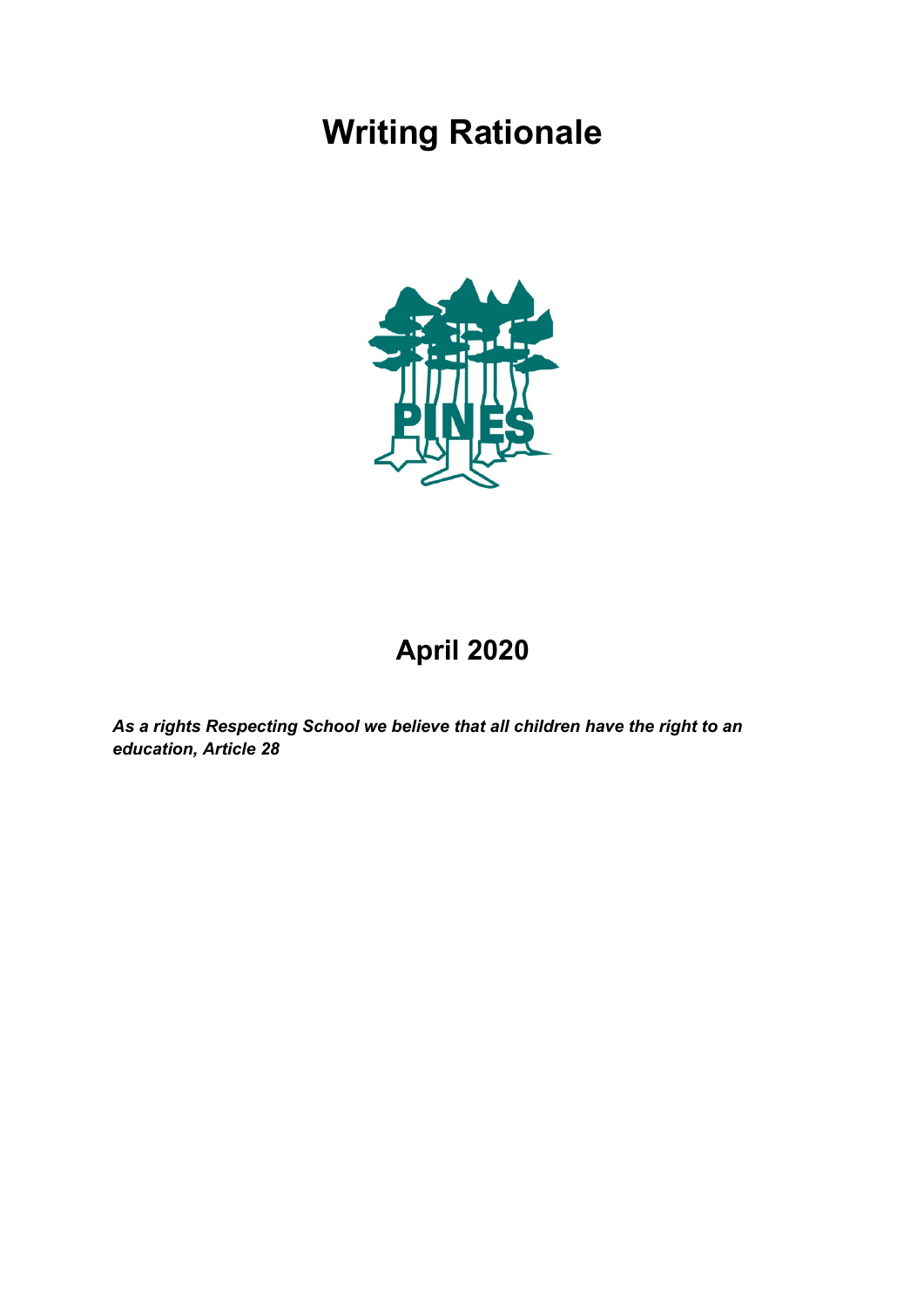# **The Pines Special School Writing Rationale**

The purpose of this policy is to set out a whole school approach to the teaching of writing. It provides guidance for all staff, new and experienced and it will underpin the continued development of the school as a learning community.

At The Pines Special School, we recognise that English skills underpin all elements of the school curriculum, and are an essential life-skill. Considering the fundamental importance of Speaking, Listening, Reading and Writing in everyday life, we are driven by the need to develop each learner's writing ability to their full potential.

Aims:

- To foster an enjoyment of writing amongst pupils, and a recognition of its value.
- To providing a stimulating curriculum and school environment which places the development of writing skills at its heart.
- To provide meaningful contexts and quality texts as the inspiration for writing.
- To ensure the teaching of Writing is effectively planned, and responsive to learners' needs, through:
	- $\checkmark$  Planning and practicing outstanding teaching of Writing in conjunction with Pre National Curriculum objectives and the National Curriculum objectives dependant on the learner's stage of development.
	- $\checkmark$  Planning clearly differentiated learning activities to enable all children to access the curriculum at their own level.
	- $\checkmark$  Employing effective assessment procedures and using these to plan progression for all learners.
- To best enable the development of writing skills, through other means of teaching such as Spoken Language / Drama activities.
- To maximise the progress of pupils through teaching Writing to learning-focussed objectives, with related success criteria (where appropriate).
- Clear and regular teacher modelling to give a visual representation of what is required.
- Interactive and engaging Shared Writing sessions (where appropriate)
- To provide learners with opportunities to engage in a wide variety of writing activities throughout the school day and beyond.
- The importance of Writing is promoted by all adults, and quality writing is routinely celebrated.

# **Teaching and Learning**

Teaching and learning writing skills is one of our main priorities at The Pines. It is a skill which underpins a child's ability to access the wider curriculum and allows them to broaden their vocabulary and develop imaginations. To ensure that pupils at The Pines are given the best opportunity to succeed, we ensure that pupils are given opportunities both in dedicated English sessions and across the curriculum for writing that builds skills and enables our learners to access writing at their own level.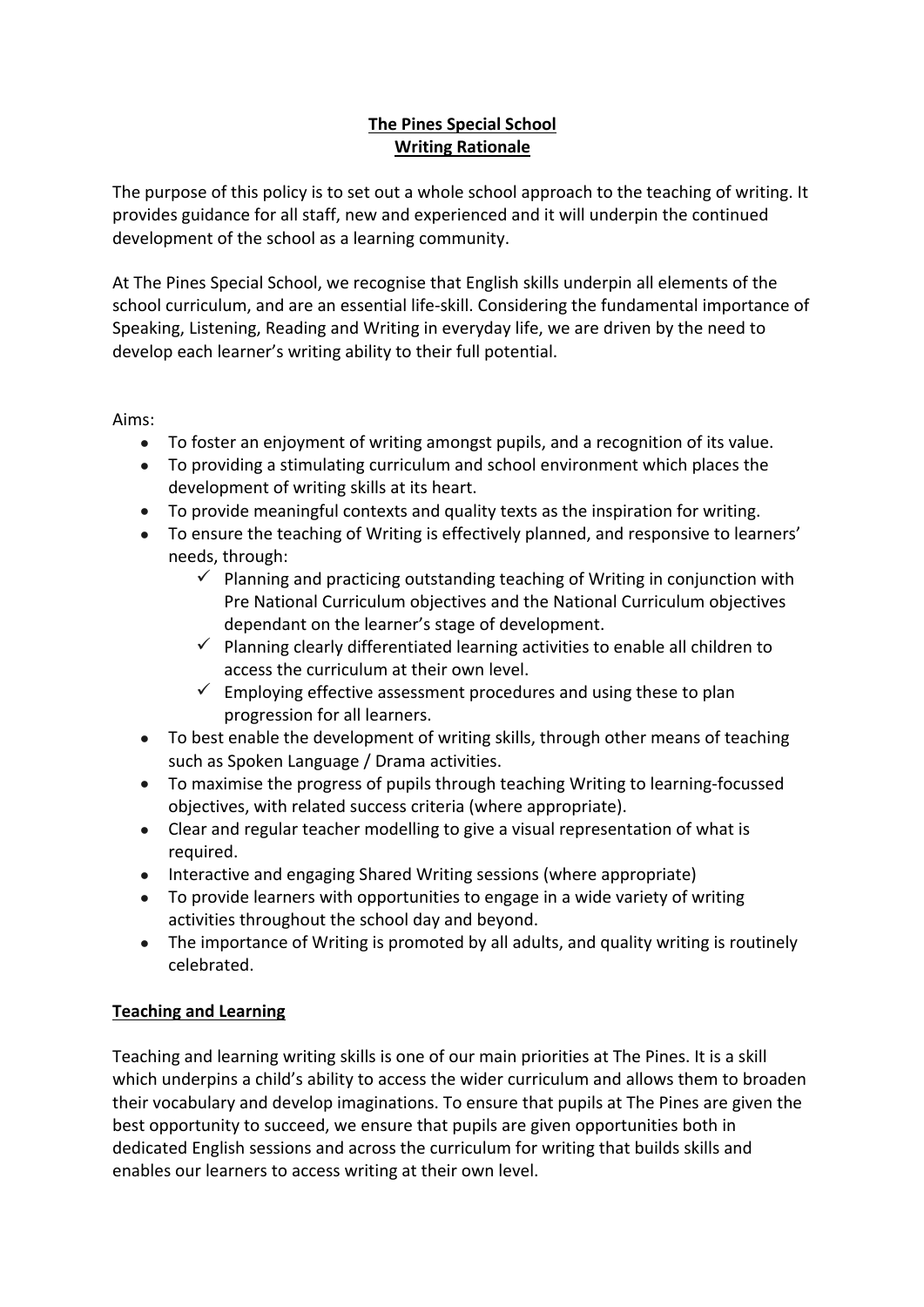To ensure that pupils get the opportunity to access different skills during English lessons teachers follow a termly coverage plan based around their half-termly topics.

| <b>Termly Coverage</b> |                                      |                   |
|------------------------|--------------------------------------|-------------------|
| <b>Genres</b>          | Coverage                             | <b>Time Scale</b> |
| Narrative              | Fiction texts, plays                 | Average 3 weeks   |
| Poetry                 | Vocab, structure, rhyming            | Average 3 weeks   |
| Non-                   | Labels, captions, lists, recounts,   | Average 3 weeks   |
| fiction                | instructions, reports, explanations. |                   |
| Creative               | Opportunities to write own stories,  | Average 3 weeks   |
| writing                | plays, poetry, fact files etc.       |                   |

#### **Shared writing and adult modelling**

Shared writing may take place as a whole class or small groups. This will involve the teacher and children completing a piece of writing together. This may be done through use of the interactive whiteboard, objects of reference or through an Attention Autism session. Shared writing will look very different in each class depending on the developmental stage of the learners in the room.

Adult modelling is key when introducing writing opportunities to our learners. Children with Autism are often visual and practical learners therefore we provide our learners with the opportunities to learn first visually and practically and then use these skills to produce something of their own.

# **Opportunities for creative writing**

All children are given the opportunity to take part in creative writing. For lower Pre-National curriculum learners this will be opportunities for them to write during role play, creative art activities or sensory play. For our higher Pre National Curriculum and National Curriculum learners this will be opportunities for them to write down their ideas.

#### **Read, Write, Inc**

*Read Write Inc.* is a literacy programme developed by Ruth Miskin, Read, Write Inc is taught at The Pines through1:1 tutoring or in small groups. Due to the fast paced learning and differing abilities in each class whole class teaching is not suitable for our children. Read, Write Inc is used to systematically teach all of the common sounds in the English language, help the children to recognise the sounds and then to 'sound-blend' them into words for reading and writing.

The children:

- learn to write and form the letters/letter groups which represent the 44 sounds with the help of fun phrases.
- learn to write words by using Fred Talk.
- learn to build sentences by practising sentences out loud before they write them.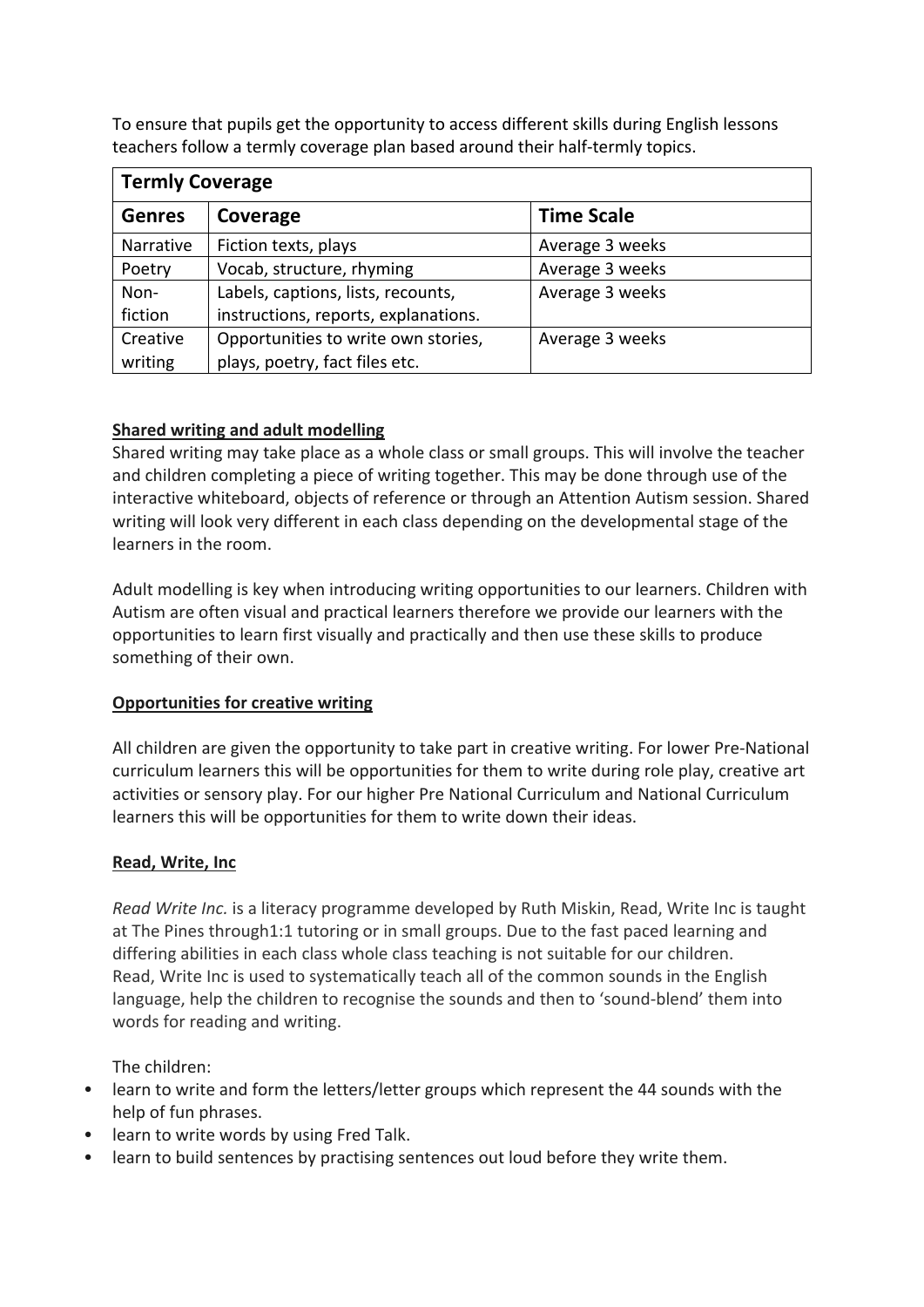#### **Independent Writing**

All children have an independent writing book where they produce a piece of work every term. The writing book moves up the school with the children. This allows children to take pride in their work and presentation. This writing book enables teachers to have a very quick overview of progress of learner in their class and allows them to introduce interventions if necessary and allows progress to be tracked overtime.

#### **Spelling, Punctuation and Grammar**

Most learners are taught Spelling, Punctuation and Grammar skills through stand-alone English sessions once a week (where appropriate) Children working at National Curriculum should be learning a set of spellings each week relevant to their level and should be tested on these, where appropriate.

#### **Handwriting**

Some of our children are unable to access their full writing potential due to difficulties with fine motor skills. These children are able to use ICT to produce work and also can complete pieces of work with an adult scribe. These children are still required to produce some work using their handwriting skills.

At The Pines we place huge importance on developing children's handwriting skills starting with pre-writing skills. Handwriting is taught regularly. Please see the Handwriting Rationale for further information.

At the end of KS3, Access Arrangements will be sought for students who will be accessing formal qualifications in KS4 and who struggle with their handwriting. The Pines will follow JCQ regulations to enable students to produce exam work using ICT. The reasons why an application would be made could be for a student with:

• a learning difficulty which has a substantial and long term adverse effect on their ability to write legibly;

- a medical condition;
- a physical disability;
- a sensory impairment;
- planning and organisational problems when writing by hand:
- poor handwriting.

If an application is to be made, the use of ICT would reflect normal classroom practice for the student.

#### **Promoting high expectations**

All teachers should have high expectations in regard to the standard of pupils' writing, taking due account of the child's stage of development. All pupils should be encouraged to